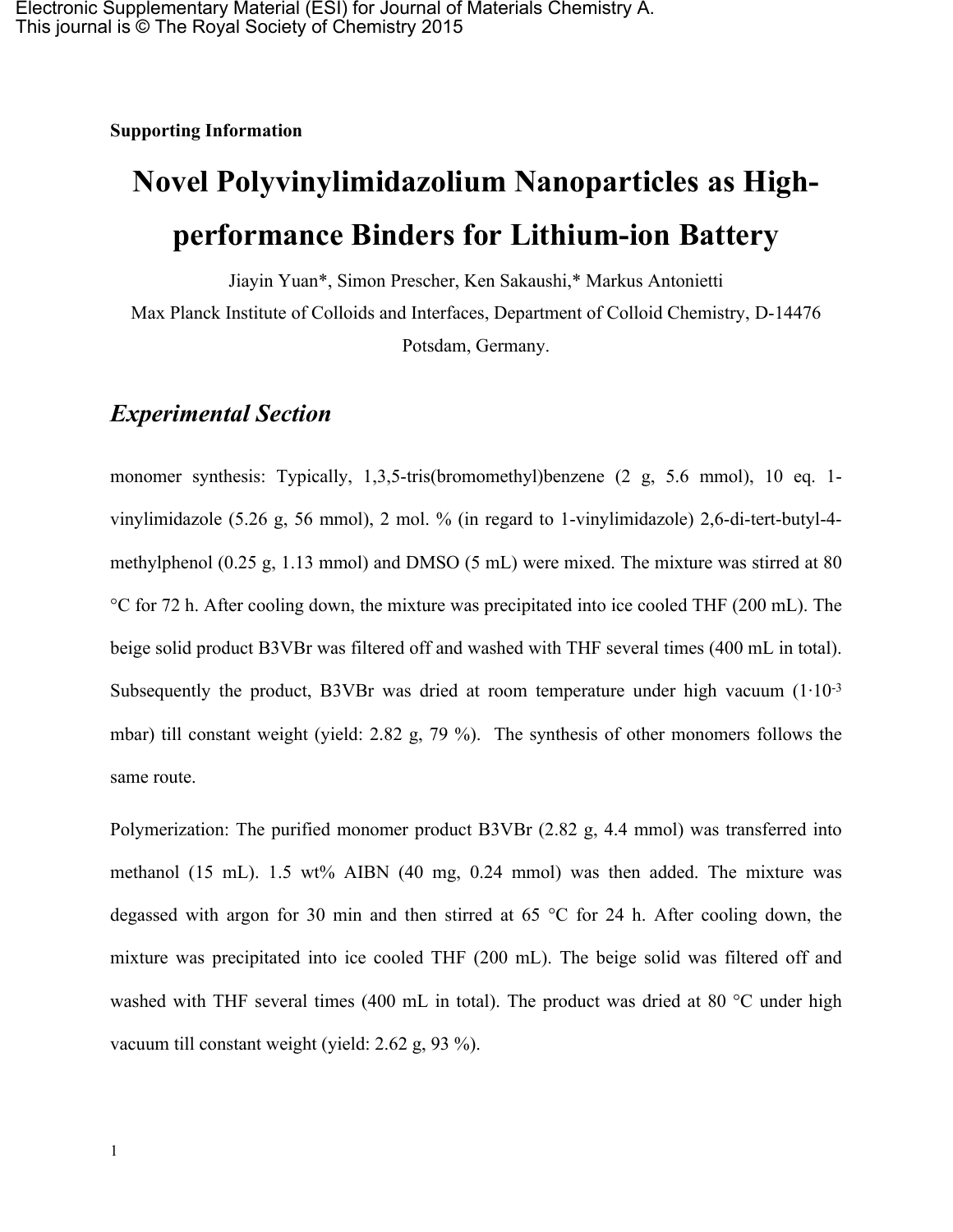Anion exchange: The purified crosslinked polyvinylimidazolium nanoparticles (2.62 g, 4.1 mmol of monomer units) was dispersed in water (25 mL). 3.70 g (14.9 mmol) of LiTFSI (1.05 eq. for every Br) in water (25 mL) was added dropwise to the stirred dispersion. White precipitate appeared immediately. After filtration and excessive washing with water, the product was dried at 100 °C under high vacuum (1∙10-3 mbar) till constant weight (yield: 4.62 g, 91 %).

Electrochemistry: Binders were tested by electrochemical measurements. The electrodes were made by mixture of high-quality lithium iron phosphate (LiFePO<sub>4</sub>, supplied by M&T Olivine Co., LTD.) (80 wt.%), conductive additive (acetylene black; 10 wt.%), and binder (10 wt.%) in organic solvents. We used aluminum foils (diameter of 10 mm) as a current collector. 20 µL of cathode mixture in acetonitrile was dropped on Al current collectors, then electrodes were dried first at 60  $\degree$ C for 3 h and next at 120  $\degree$ C for overnight. We used the electrode without any additional treatment, such as pressing. The loading mass is ca. 2 mg. We assembled the electrodes in the two-electrode Swagelok-type cells in an argon-filled glove box (M Braun) and tested them on a multichannel potentiostatic-galvanostatic system (VMP-3, Bio-Logic). To calculate a current density, we used 1C as 170 mA/g. We used lithium metal as an anode and 1M lithium hexafluorophosphate (LiPF<sub>6</sub>) in ethylene carbonate (EC) and dimethyl carbonate (DMC) (volume ratio 1:1) as an electrolyte. Electrochemical impedance spectroscopy measurement was carried out with a frequency range from 100 mHz to 20 kHz with an amplitude of 25 mV. The fitting was carried out by using EC Lab (Bio-logic).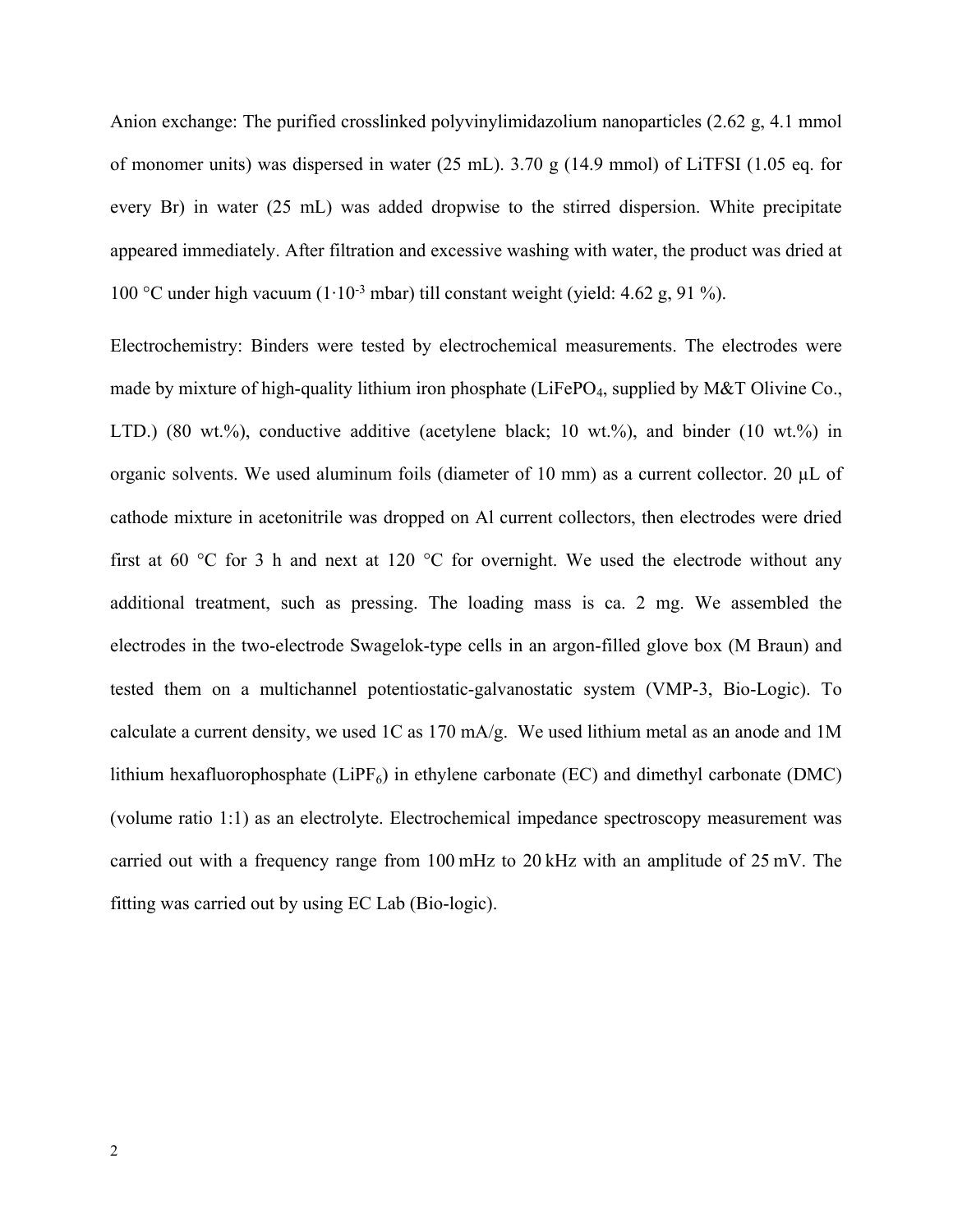

**Figure S1.** <sup>1</sup>H-NMR of Bm3VBr monomer.

<sup>1</sup>H-NMR (400.1 MHz, D<sub>2</sub>O): δ (ppm) = 8.85 (1H), 7.85 (3H), 7.49 (3H), 7.10 (3H), 5.82-5.78 (3H), 5.66 (6H), 5.44-5.42 (3H), 2.37 (9H).

<sup>13</sup>C-NMR (100.1 MHz, D<sub>2</sub>O): δ (ppm) = 142.11, 135.66, 129.33, 123.96, 119.17, 108.72, 48.58, 16.88.





<sup>1</sup>H-NMR (400.1 MHz, D<sub>2</sub>O): δ (ppm) = 7.85 (3H), 7.60 (3H), 7.56 (3H), 7.18 (3H), 5.87-5.83 (3H), 5.55 (6H), 5.47-5.44 (3H).

 $13C-NMR$  (100.1 MHz, D<sub>2</sub>O): δ (ppm) = 139.07, 127.60, 123.22, 120.10, 111.08, 48.86, 38.78.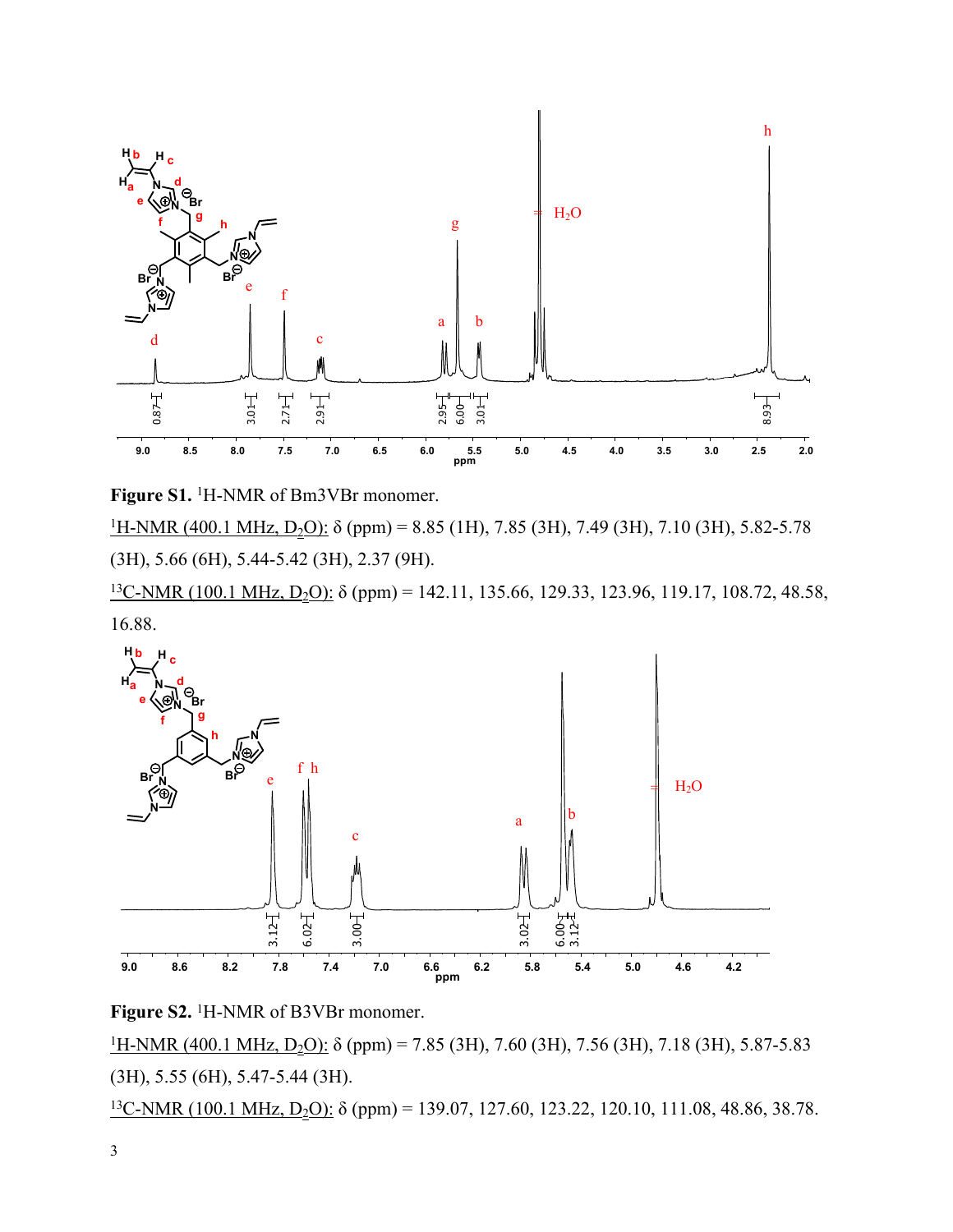

**Figure S3.** <sup>1</sup>H-NMR of B4VBr monomer.

<sup>1</sup>H-NMR (400.1 MHz, D<sub>2</sub>O): δ (ppm) = 7.91 (4H), 7.64 (4H), 7.42 (2H), 7.19 (4H), 5.90-5.85 (4H), 5.72 (8H), 5.52-5.49 (4H).

 $13$ C-NMR (100.1 MHz, D<sub>2</sub>O): δ (ppm) = 134.03, 132.57, 127.98, 123.24, 119.93, 110.37, 49.83, 38.87.



**Figure S4.** <sup>1</sup>H-NMR of B6VBr monomer.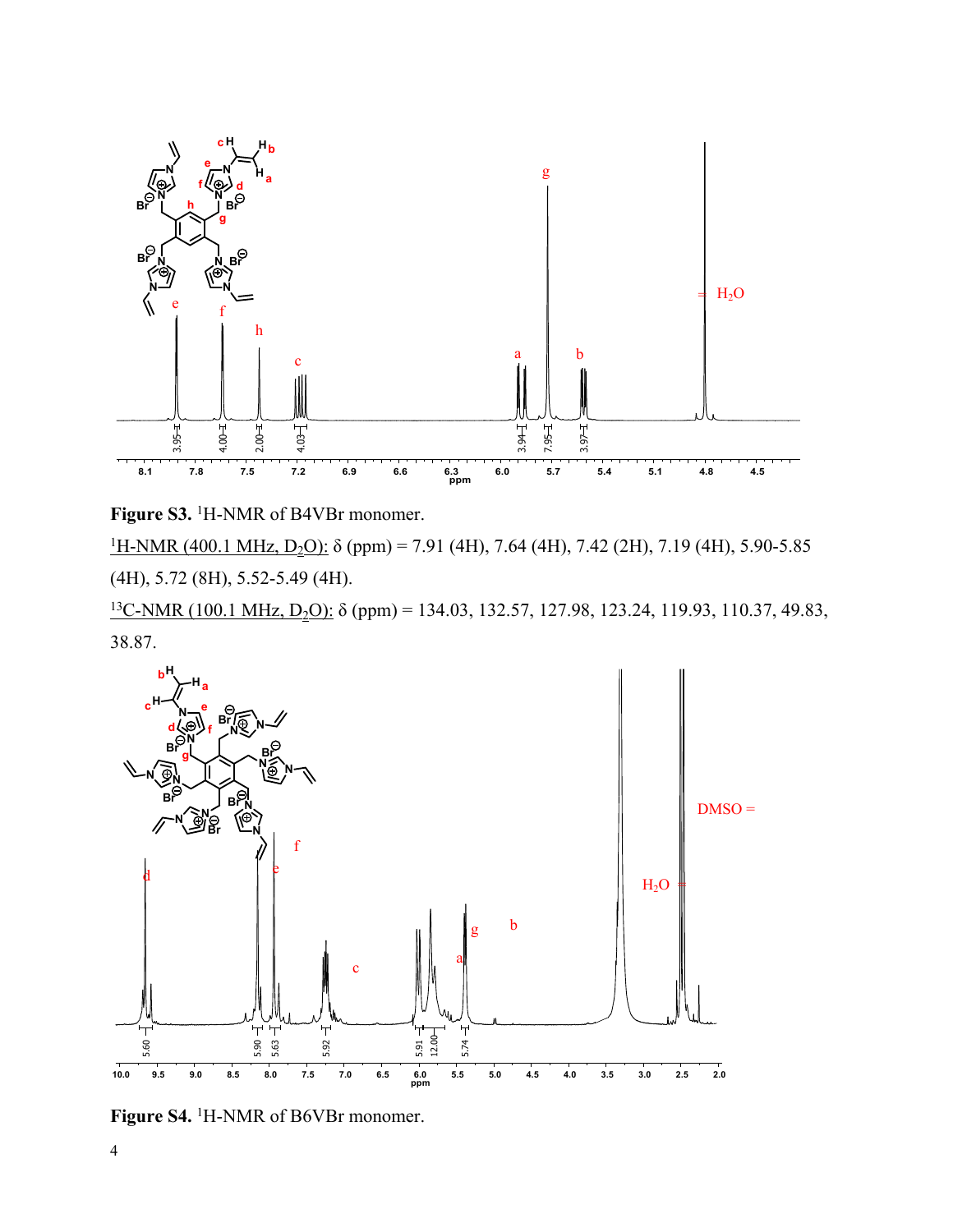<sup>1</sup>H-NMR (400.1 MHz, DMSO-d<sub>6</sub>): δ (ppm) = 9.667.91 (4H), 7.64 (4H), 7.42 (2H), 7.19 (4H), 5.90-5.85 (4H), 5.72 (8H), 5.52-5.49 (4H).

 $13C-NMR$  (100.1 MHz, DMSO-D<sub>6</sub>): δ (ppm) = 139.07, 127.60, 123.23, 120.10, 111.09, 48.16, 38.80 (overlapped peak).



**Figure S5.** FITR spectra of Bm3VBr, PBm3VBr and PBm3VTFSI. The bottom one is the enlarged view of the upper one.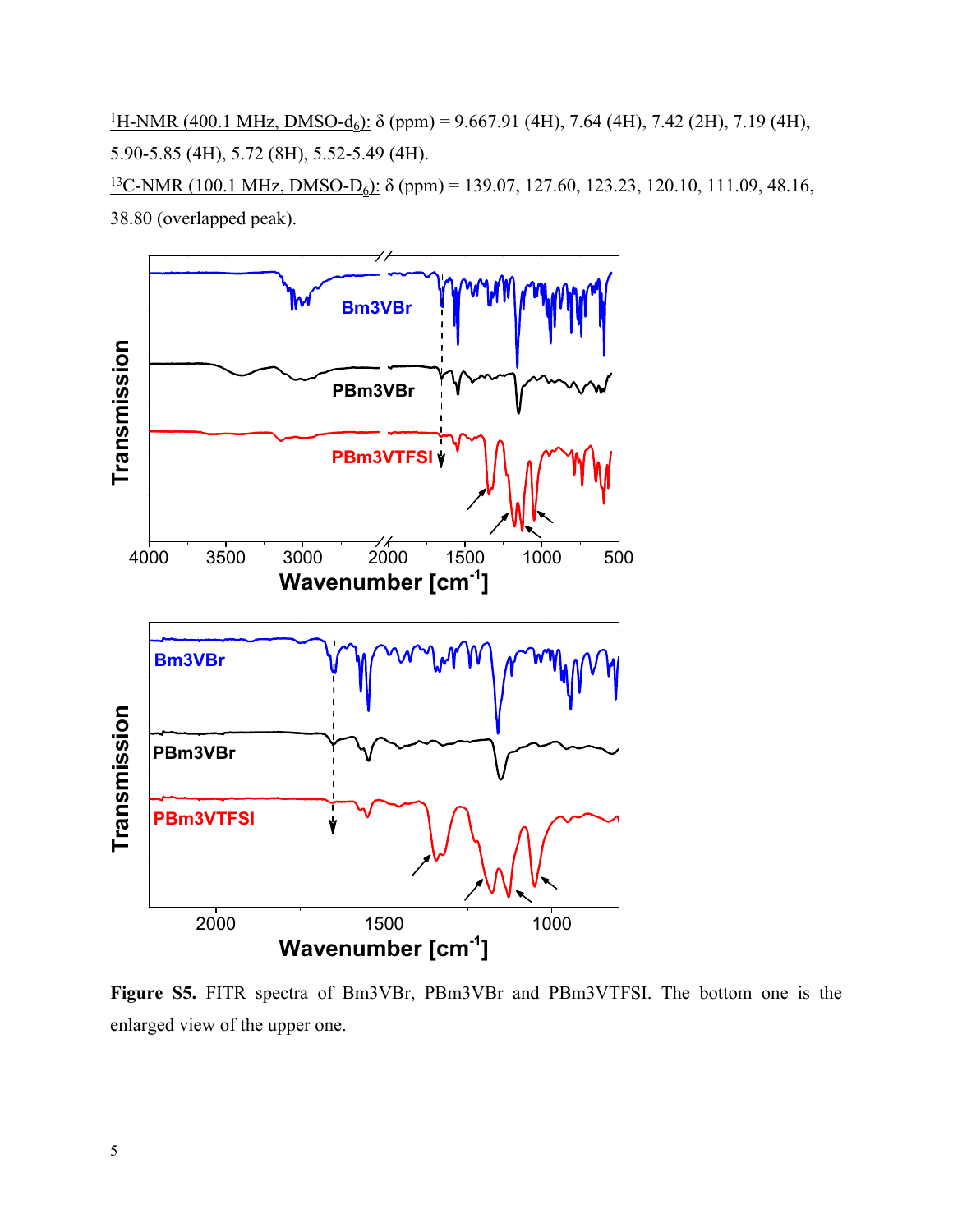

**Figure S6.** FITR spectra of B4VBr, PB4VBr and PB4VTFSI. The bottom one is the enlarged view of the upper one.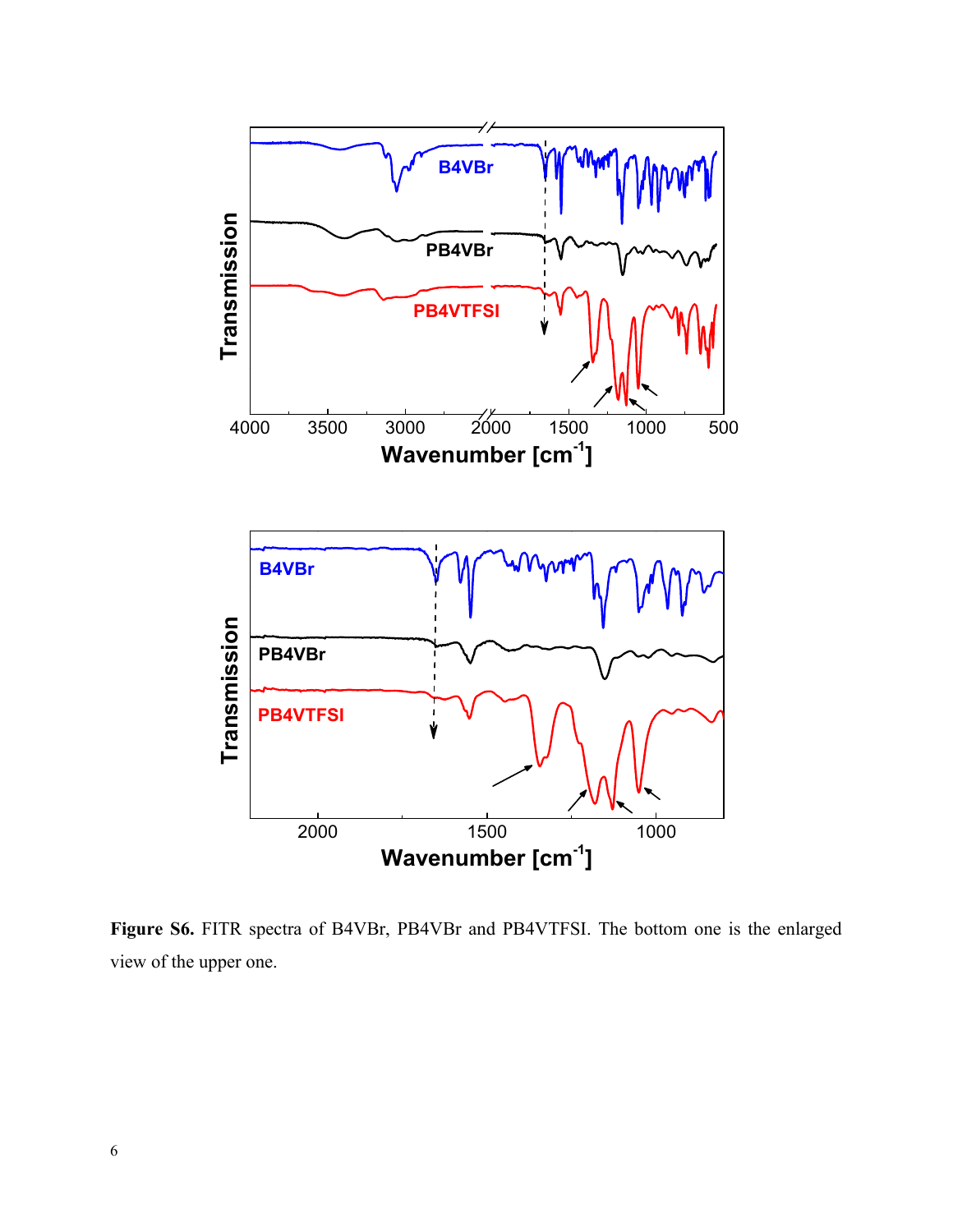

**Figure S7.** FITR spectra of B6VBr, PB6VBr and PB6VTFSI. The bottom one is the enlarged view of the upper one.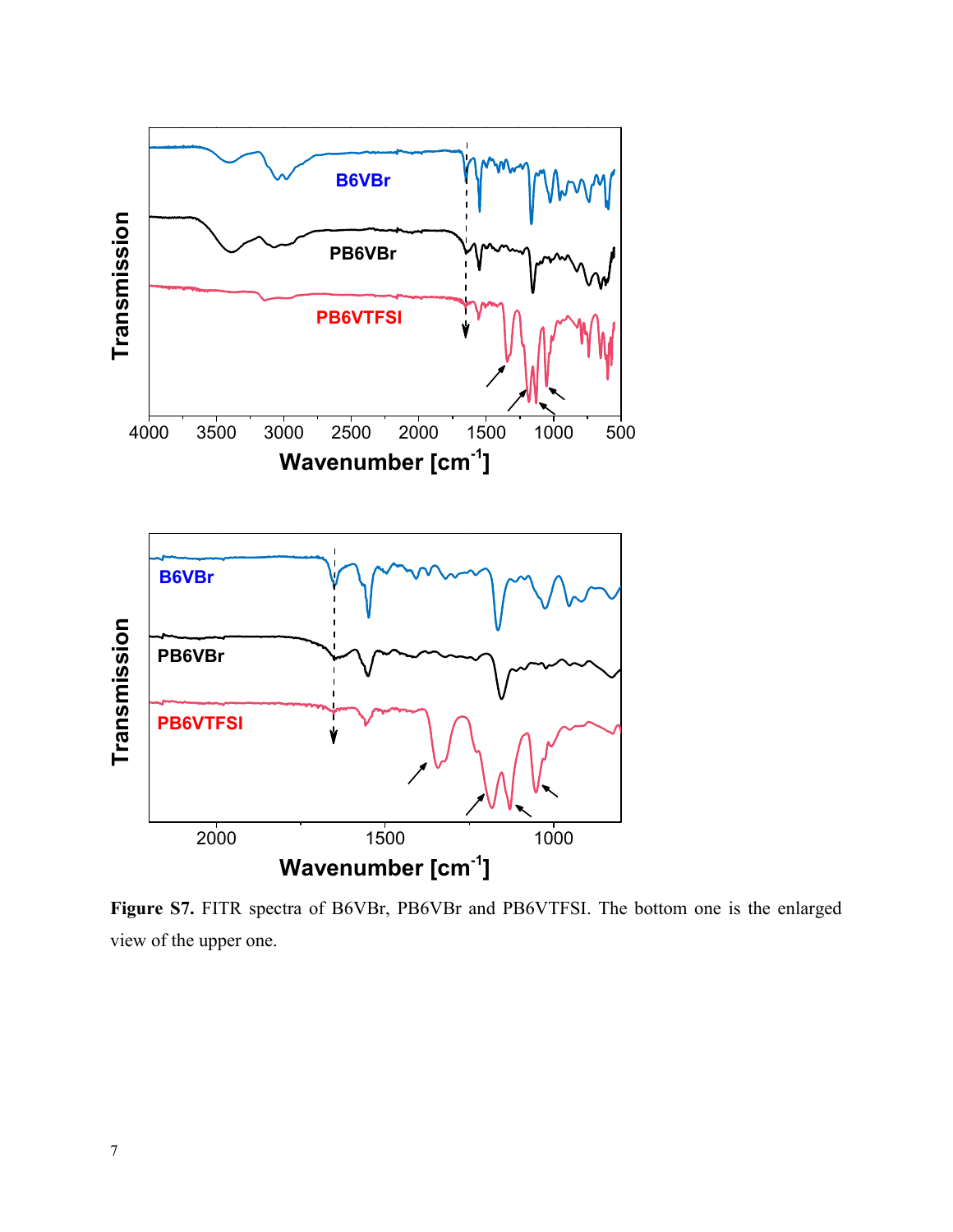**Table S1.** Summary of the characterization results of the polyvinylimidazolium nanoparticle binders prepared from 4 different monomers.

| Binder samples | Degree of anion exchange $(\% )$ | Particle size by DLS / nm<br>(number-averaged) | Standard size deviation |
|----------------|----------------------------------|------------------------------------------------|-------------------------|
| PB3VTFSI       | 75                               | 28                                             | 72%                     |
| PBm3VTFSI      | 75                               | 31                                             | 76%                     |
| PB4VTFSI       | 72                               | 31                                             | 80%                     |
| PB6VTFSI       | 66                               | 37                                             | 68%                     |



**Figure S8.** Rate capability of PB3VTHSI and PVDF.